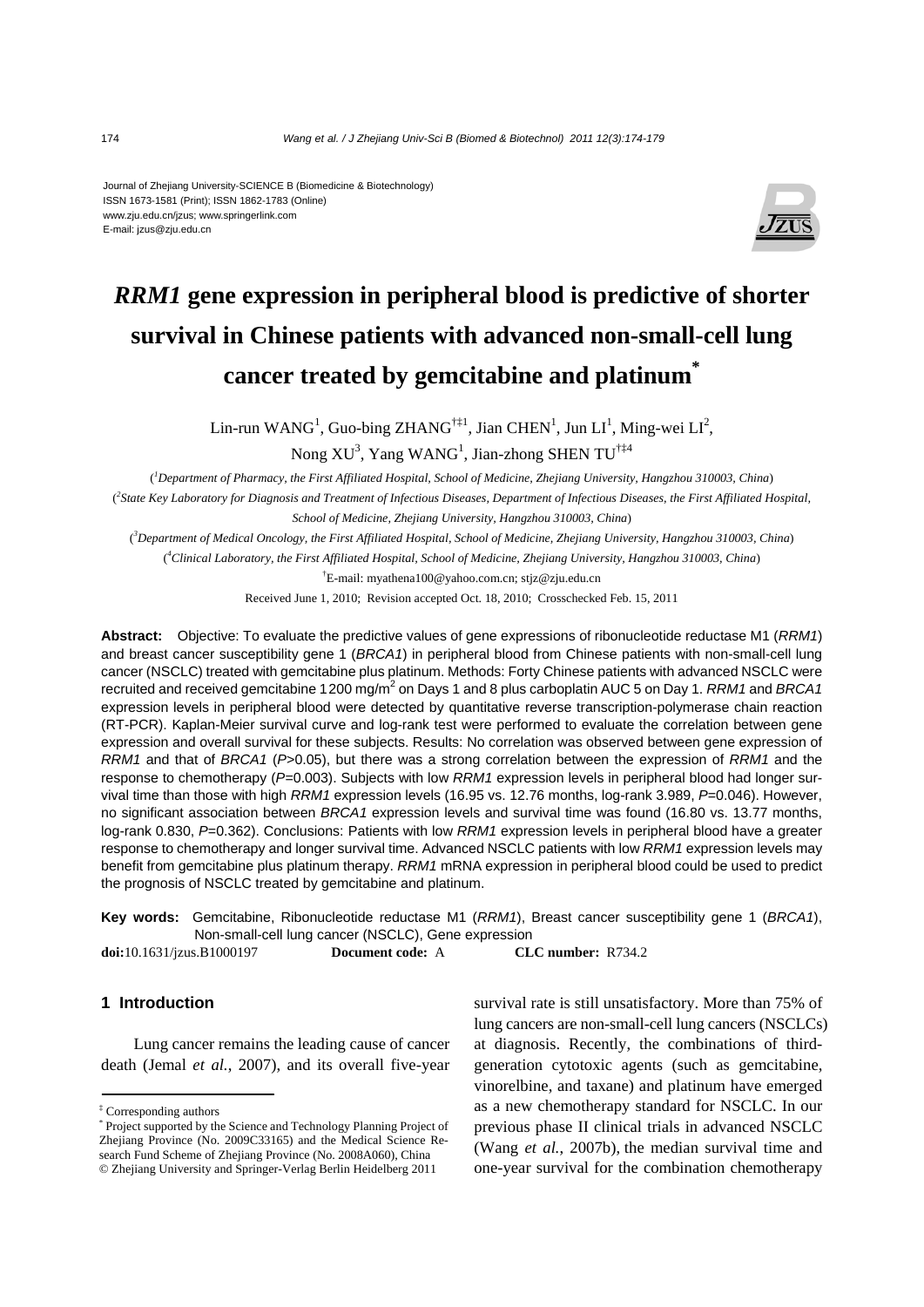of platinum and gemcitabine were 8.2–14.8 months and 38.1%–41.2%, respectively. Retrospective studies of stage IV NSCLC have reported that patients with low ribonucleotide reductase M1 (*RRM1*) or excision repair cross completion gene 1 (*ERCC1*) messenger RNA (mRNA) levels had a median survival up to 15 months when treated with gemcitabine plus cisplatin, with more significant differences in survival according to *RRM1* levels (Rosell *et al.*, 2003; 2004a; Ceppi *et al.*, 2006).

Resistance to gemcitabine has been associated with *RRM1* overexpression (Goan *et al.*, 1999; Davidson *et al.*, 2004). RRM1 is a key enzyme involved in DNA synthesis, which could catalyze the biosynthesis of deoxyribonucleotide, and previous data showed that higher levels of RRM1 are associated with chemoresistance to gemcitabine-based therapies. A close correlation has also been observed between expression levels of *RRM1* and breast cancer susceptibility gene 1 (*BRCA1*) (Taron *et al.*, 2004; Rosell *et al.*, 2004b; 2007). *BRCA1* expression confers differential chemosensitivity in cancer cell lines (Quinn *et al.*, 2003; 2007). Low levels of *BRCA1* also correlated with increased survival in NSCLC patients treated with gemcitabine plus cisplatin (Rosell *et al.*, 2004b).

Hopefully, the search for genetic markers for predicting a better response may lead to customized chemotherapy. In order to further investigate the relationship between the *RRM1*/*BRCA1* expression in peripheral blood and the sensitivity to platinum plus gemcitabine, we collected the peripheral blood samples from 40 Chinese patients with advanced NSCLC treated by gemcitabine plus platinum, and analyzed the expressions of *RRM1* and *BRCA1*, as well as their clinical predictive significance.

## **2 Materials and methods**

#### **2.1 Patients and samples**

Forty Chinese patients with histologicallyconfirmed stages III and IV NSCLC were recruited and the peripheral blood samples were collected. Quantitative reverse transcription-polymerase chain reaction (RT-PCR) was used to determine the expression levels of *RRM1* and *BRCA1*. Subjects received gemcitabine (Gemzar; Eli Lilly, USA) 1200 mg/m<sup>2</sup> on Days 1 and 8 and carboplatin AUC 5 on Day 1. Patient

evaluations were carried out at baseline and after every two cycles of chemotherapy (Wang *et al.*, 2007a; 2007b). The study protocol was approved by the Ethical Committee of the First Affiliated Hospital of Zhejiang University, China. All subjects signed an informed consent before entry into the study.

## **2.2 Gene expression analysis**

Total RNA was purified from peripheral blood by column chromatography method (E.Z.N.A® Blood RNA Mini Kit; Omega, Berkeley, USA). Complementary DNA (cDNA) synthesis was performed using reverse transcription system (Promega, Madison, WI, USA) and the products were stored at −80 °C. Relative quantifications of gene expressions for *RRM1*, *BRCA1*, and *β-actin* (internal reference gene) were performed using quantitative RT-PCR [RealMaster-Mix (SYBR Green) Kit; TIANGEN, Beijing, China]. The PCR was carried out as follows: 50 °C for 2 min, an initial denaturation at 95 °C for 10 min, followed by 40 cycles of denaturation at 95 °C for 20 s, and annealing at 60 $\degree$ C for 1 min. The sequences of the primers used were as follows: *RRM1* forward 5′-AC TAAGCACCCTGACTATGCTATCC-3′, reverse 5′- CTTCCATCACATCACTGAACACTTT-3′; *BRCA1* forward 5′-CCCATTTTCCTCCCGCA-3′, reverse 5′- GGACCTTGGTGGTTTCT-3′; *β-actin* forward 5′- TGAGCGCGGCTACAGCTT-3′, reverse 5′-TCCTT AATGTCACGCACGATTT-3′.

## **2.3 Statistical analysis**

Statistical analyses were performed with SPSS software (Version 15.0; SPSS Inc., Chicago, IL, USA). For statistical analyses, the responses to the therapy were simply split into "responders" (partial responders) and "non-responders" (stable and progressive diseases). Mann-Whitney *t*-test was used to evaluate associations between the gene expression and clinical and pathological factors (including gender, tumor stage, smoker, and performance status; Kruskal-Wallis test for histology). Correlation between *RRM1* and *BRCA1* mRNA levels was evaluated by Spearman correlation coefficients. Log-rank test and Kaplan-Meier survival curves were used to analyze the potential association between each clinical factor and the survival rate. Factors with significant influence on survival in univariate analysis were further analyzed by multivariate Cox regression analysis.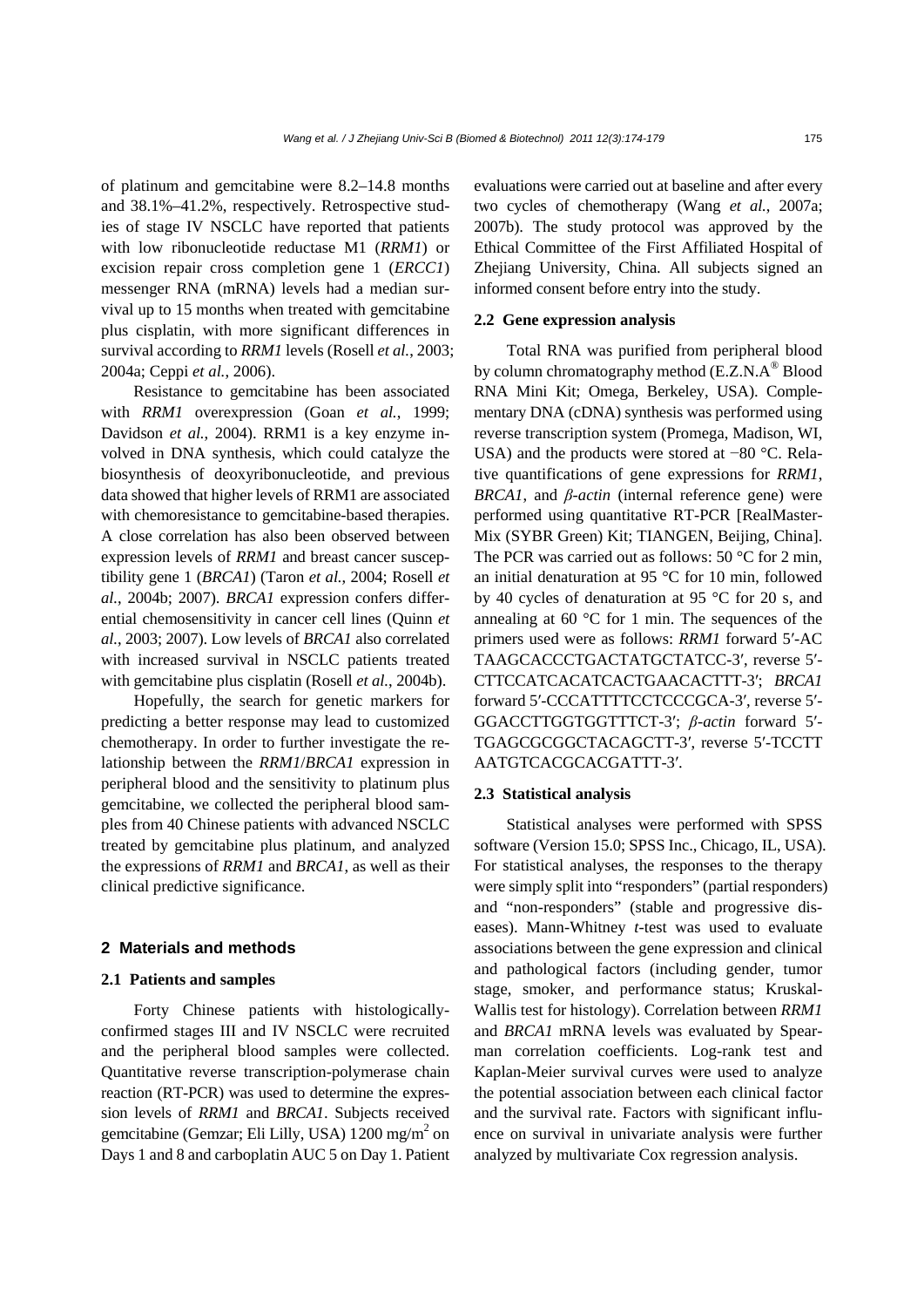## **3 Results**

## **3.1 Patient characteristics**

Three subjects dropped out of treatment due to drug side effects, and a total of 37 patients with a median age of 64 (range 24–77) years were included. The baseline characteristics of the 37 subjects are shown in Table 1. All of these subjects received gemcitabine plus platinum as first-line chemotherapy, including 4 subjects treated with gefitinib (an epidermal growth factor receptor (EGFR) tyrosine kinase inhibitor) as further therapy and 2 subjects with a concomitant radiotherapy treatment. Thirteen subjects were diagnosed with stage III NSCLC (including 5 of IIIA and 8 of IIIB) and 24 with stage IV. Overall mean survival time (MST) was 15.23 months (stage III 15.79 months, stage IV 14.55 months).

|            | Table 1 Baseline characteristics of 37 Chinese patients |  |  |
|------------|---------------------------------------------------------|--|--|
| with NSCLC |                                                         |  |  |

| Characteristics            | Number         | Percentage (%) |  |
|----------------------------|----------------|----------------|--|
| Smoker                     |                |                |  |
| Yes                        | 15             | 40.5           |  |
| No                         | 22             | 59.5           |  |
| Gender                     |                |                |  |
| Male                       | 27             | 73.0           |  |
| Female                     | 10             | 27.0           |  |
| Performance status         |                |                |  |
| 0                          | 9              | 24.3           |  |
| 1                          | 26             | 70.3           |  |
| $\overline{c}$             | $\overline{c}$ | 5.4            |  |
| Stage                      |                |                |  |
| IΙI                        | 13             | 35.1           |  |
| IV                         | 24             | 64.9           |  |
| Histology                  |                |                |  |
| Squamous cell carcinoma    | 12             | 32.4           |  |
| Adenocarcinoma             | 25             | 67.6           |  |
| Response to therapy        |                |                |  |
| Partial                    | 12             | 32.4           |  |
| Stable                     | 16             | 43.3           |  |
| Progressive                | 9              | 24.3           |  |
| Metastasis sites           |                |                |  |
| Lung                       | 7              | 18.9           |  |
| Liver                      | 3              | 8.1            |  |
| Bone                       | 13             | 35.1           |  |
| Nodes                      | 11             | 29.7           |  |
| Others                     | 8              | 21.6           |  |
| Number of metastasis sites |                |                |  |
| 1                          | 13             | 35.1           |  |
| $\overline{c}$             | 8              | 21.6           |  |
| >3                         | $\overline{4}$ | 10.8           |  |

#### **3.2** *RRM1* **and** *BRCA1* **mRNA expression levels**

*RRM1* and *BRCA1* mRNA expression levels were analyzed by quantitative RT-PCR. Median mRNA expression levels were  $1.14 \times 10^{-2}$  (range  $0.03 \times 10^{-2} - 20.15 \times 10^{-2}$ , mean  $3.46 \times 10^{-2}$ , standard deviation  $4.59\times10^{-2}$ ) for *RRM1*, and  $7.87\times10^{-2}$  (range  $0.09\times10^{-2}$  -98.47×10<sup>-2</sup>, mean 17.68×10<sup>-2</sup>, standard deviation  $24.53 \times 10^{-2}$ ) for *BRCA1*. By adopting cut-off values according to median expression levels, no correlation was found between *RRM1* expression and the clinical factors including gender (*P*=0.122), stage (*P*=0.405), smoker (*P*=0.092), performance status ( $P=0.596$ ), and histology ( $P=0.412$ ). Similar results were observed between *BRCA1* expression and the clinical factors. However, a strong correlation between gene expression levels of *RRM1* and the response to chemotherapy was observed ( $P=0.003$ ). Ten of nineteen subjects with low *RRM1* mRNA levels got partial response to chemotherapy (52.6%), and only two of eighteen patients with high *RRM1* mRNA levels got partial response (11.1%). Also, the percentages of responses in subjects with low and high *BRCA1* mRNA levels were 33.3% (6/18) and 31.6% (6/19), respectively, and no statistical significance was found  $(P>0.05)$ .

# **3.3 Correlation between** *RRM1* **and** *BRCA1*  **mRNA levels**

No correlation was found between *RRM1* and *BRCA1* expression levels (*P*>0.05) by means of the Spearman's rank correlation method.

# **3.4 Overall survival time associated with clinical and pathological factors and gene expression**

In the univariate analysis model of survival, the median value of *RRM1*/*BRCA1* gene expression was used as the cut-off value. It was found that MST in subjects with low *RRM1* mRNA levels was significantly longer than that in subjects with high *RRM1* mRNA levels (16.95 vs. 12.76 months, log-rank 3.989, *P*=0.046; Fig. 1a). However, no significant association between *BRCA1* expression levels and survival was found (16.80 vs. 13.77 months, log-rank 0.830,  $P=0.362$ ; Fig. 1b), and no significant difference was observed on the overall survival time between patients with low *RRM1* and *BRCA1* expression levels and the others (18.01 vs. 13.92 months,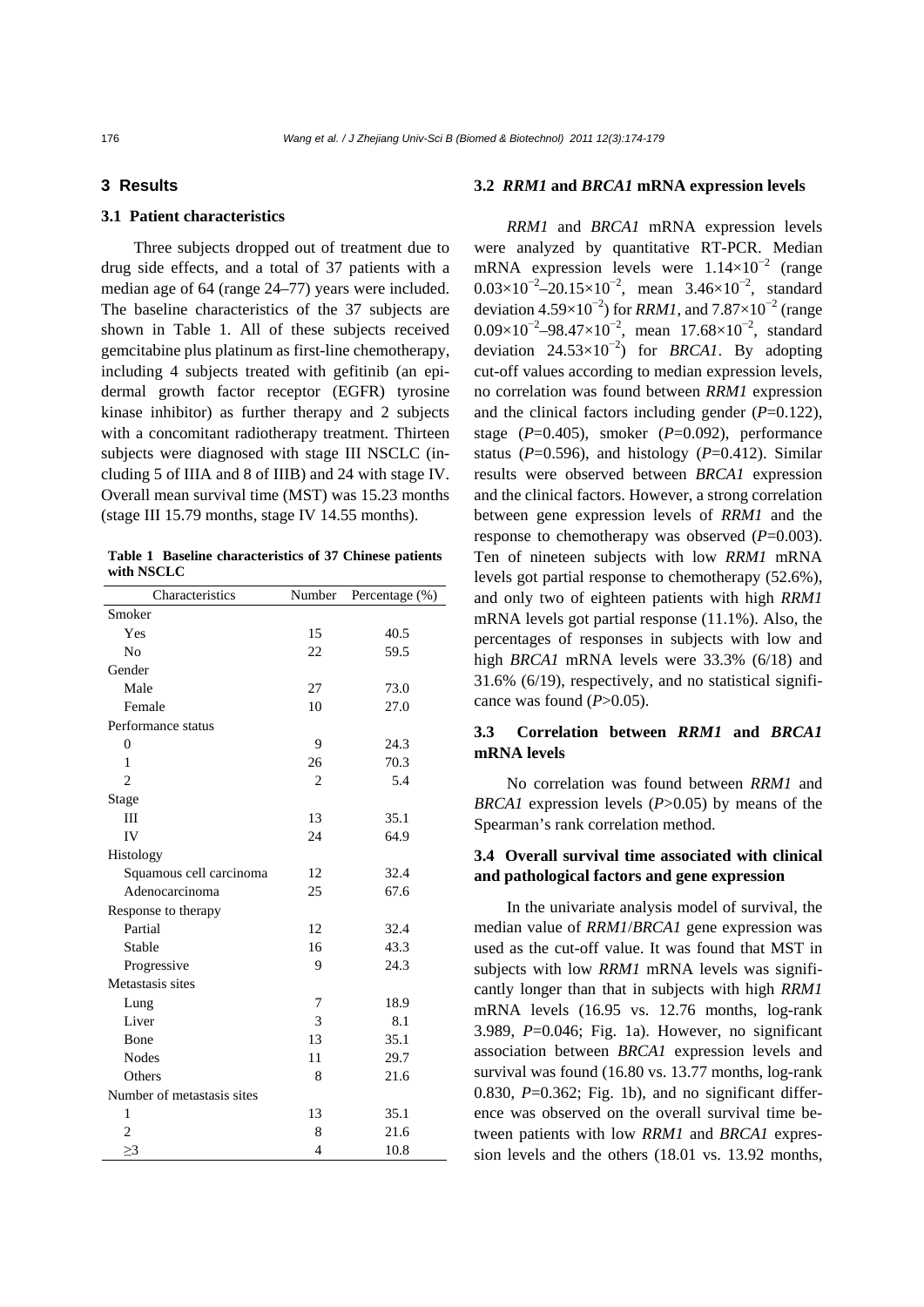log-rank 1.801, *P*=0.180; Fig. 1c). Other selected factors including gender, stage, smoker, performance status, and histology were also not statistically correlated with the overall survival time (Table 2). In multivariate Cox regression analysis, mRNA

expression levels of *RRM1* in peripheral blood appeared to be a possible predictive factor for response to chemotherapy with gemcitabine and cisplatin, and possibly for survival (Hazard ratio 2.586, 95% confidence interval (CI) 0.967–6.916, *P=*0.058; Table 2).



**Fig. 1 Kaplan-Meier survival analyses for** *RRM1* **(a),** *BRCA1* **(b), and the concomitant low expressions of**  *RRM1* **and** *BRCA1* **(c) in Chinese subjects with NSCLC according to median values of gene expression in overall population**

| Factor and gene expression | Number of | Mean survival<br>time (month) | Univariate analysis |                  | Multivariate analysis |                   |                  |
|----------------------------|-----------|-------------------------------|---------------------|------------------|-----------------------|-------------------|------------------|
|                            | patients  |                               | Log-rank            | $\boldsymbol{P}$ | Hazard ratio          | 95% CI            | $\boldsymbol{P}$ |
| Gender                     |           |                               |                     |                  |                       |                   |                  |
| Male                       | 27        | 15.11                         | 0.044               | 0.833            |                       |                   |                  |
| Female                     | 10        | 15.10                         |                     |                  |                       |                   |                  |
| <b>Stage</b>               |           |                               |                     |                  |                       |                   |                  |
| Ш                          | 13        | 15.79                         | 0.005               | 0.943            |                       |                   |                  |
| IV                         | 24        | 14.55                         |                     |                  |                       |                   |                  |
| Smoker                     |           |                               |                     |                  |                       |                   |                  |
| Yes                        | 15        | 15.29                         | 0.008               | 0.927            |                       |                   |                  |
| N <sub>o</sub>             | 22        | 14.36                         |                     |                  |                       |                   |                  |
| Performance status         |           |                               |                     |                  |                       |                   |                  |
| $\boldsymbol{0}$           | 9         | 15.20                         | 0.062               | 0.803            |                       |                   |                  |
| 1 or 2                     | 28        | 14.88                         |                     |                  |                       |                   |                  |
| Histology                  |           |                               |                     |                  |                       |                   |                  |
| Squamous cell carcinoma    | 12        | 13.95                         | 0.484               | 0.487            |                       |                   |                  |
| Adenocarcinoma             | 25        | 15.78                         |                     |                  |                       |                   |                  |
| Response                   |           |                               |                     |                  |                       |                   |                  |
| Partial                    | 12        | 19.50                         | 8.392               | 0.004            | 10.55                 | $1.40 - 79.41$    | 0.022            |
| Stable/progressive         | 25        | 12.88                         |                     |                  |                       |                   |                  |
| <b>RRM1</b>                |           |                               |                     |                  |                       |                   |                  |
| Low                        | 19        | 16.95                         | 3.989               | 0.046            | 2.586                 | 0.967-6.916 0.058 |                  |
| High                       | 18        | 12.76                         |                     |                  |                       |                   |                  |
| <b>BRCA1</b>               |           |                               |                     |                  |                       |                   |                  |
| Low                        | 18        | 16.80                         | 0.830               | 0.362            |                       |                   |                  |
| High                       | 19        | 13.77                         |                     |                  |                       |                   |                  |
| RRM1/BRCA1                 |           |                               |                     |                  |                       |                   |                  |
| <b>Both low</b>            | 11        | 18.01                         | 1.801               | 0.180            |                       |                   |                  |
| Others                     | 26        | 13.92                         |                     |                  |                       |                   |                  |

**Table 2 Factors associated with overall survival time of Chinese subjects with NSCLC**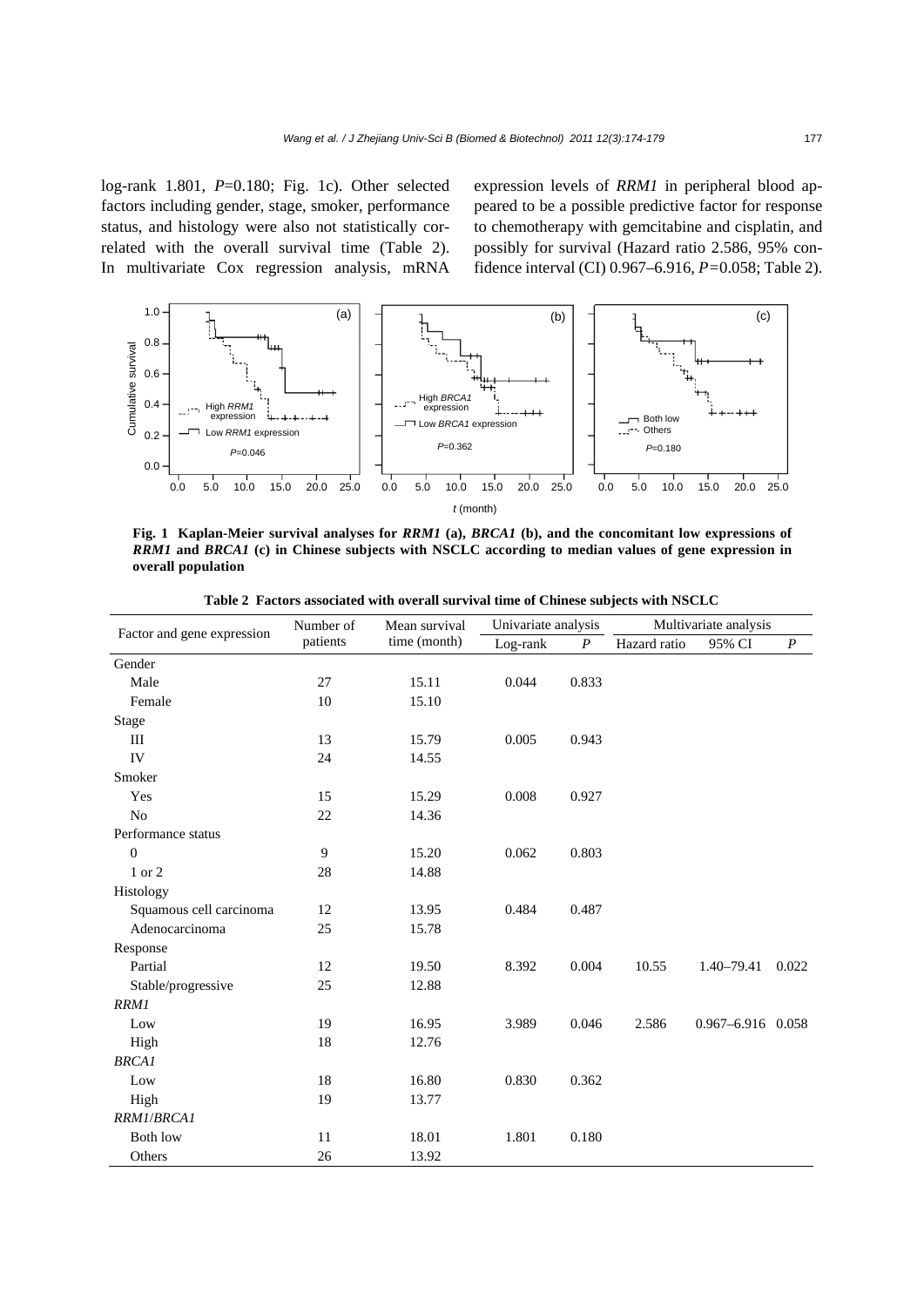# **4 Discussion**

Many researchers have proven that DNA repair capacity is associated with the pathogenesis and drug-resistance of lung cancer. As one of the targets of gemcitabine, ribonucleotide reductase (RR) is a rate-limiting enzyme in the DNA synthesis pathway and is responsible for transforming bisphosphate nucleotide to bisphosphate deoxynucleotide. The latter is the necessary material for DNA synthesis and repair. Thus, RR is key for cell survival.

It was presumed that *RRM1* expression may be related to the resistance to gemcitabine that could interfere with the function of ribonucleotide reductase. Clinical studies have also shown that high expression level of *RRM1* was correlated with a poor prognosis in NSCLC patients. Gautam *et al*. (2003) detected the *RRM1* mRNA expression in tumor tissues of 22 NSCLC patients receiving the combination chemotherapy of cisplatin/gemcitabine by means of quantitative RT-PCR, and found that low expression level of *RRM1* mRNA of patients was associated with better responses to chemotherapy, higher impact on the time to progression  $(P=0.05)$ , and higher survival rate (P=0.0028). In another retrospective study (Rosell *et al.*, 2004a), the survival time of NSCLC patients receiving cisplatin/gemcitabine chemotherapy with low expression levels of *RRM1* mRNA was found to be significantly longer than that for those with higher *RRM1* mRNA levels (13.7 vs. 3.6 months, *P*=0.009).

*BRCA1* may also play an important role in NSCLC not only as a prognostic factor, but also as a valuable tool for choosing the optimal treatment regimen. Patients with negative or low expression of *BRCA1* were more sensitive to cisplatin combined with gemcitabine or etoposide, while those with positive expression of *BRCA1* were resistant to antimicrotubular drugs.

Several clinical studies have already shown that quantitative analyses of *RRM1* and *BRCA1* mRNA expression levels were mainly applied to tumor tissue from an operative resection and with sufficient amount. Given that the definite diagnosis of advanced NSCLC was mainly by cellular pathology, the main obstacle for detection was the difficulty of tumor tissue extraction from bronchoscopic biopsy and insufficient tissue samples. Therefore, clinical practice

may need a simpler and more convenient detection method to realize individualized treatment for patients with NSCLC. A simple, convenient, and noninvasive method, such as assessment of *RRM1* and *BRCA1* mRNA expression levels in peripheral blood lymphocytes from NSCLC patients, could provide guidance for the treatment of NSCLC especially in advanced stage. Isla *et al*. (2004) detected *ERCC1* expression in peripheral blood by means of fluorescence quantitative PCR, but did not find a correlation between *ERCC1* expression and prognosis of advanced NSCLC. Dong *et al*. (2010) detected *RRM1* mRNA expression of peripheral blood mononuclear cells by fluorescence quantitative PCR method, and found that it showed a higher sensitivity and specificity and was suitable for clinical practice. Whether the mRNA expression levels of *RRM1* and/or *BRCA1* reflect the tolerance status of tumor cells to gemcitabine plus platinum is unclear.

In the present study, we recruited patients with advanced NSCLC and not suitable for operative treatment. All subjects received gemcitabine plus platinum as follows: intravenous gemcitabine  $1200$  mg/m<sup>2</sup> on Days 1 and 8; intravenous carboplatin AUC 5 on Day 1. The therapeutic effects were evaluated after every two cycles of chemotherapy, including gene expression levels of *RRM1* and *BRCA1* in peripheral blood and their prognostic significance. *RRM1* and *BRCA1* mRNA expression levels relative to housekeeping gene expression in peripheral blood of NSCLC subjects were assessed by fluorescence quantitative RT-PCR. Results showed that there was a significant difference in patients' survival due to the variable sensitivities to chemotherapy, in which low *RRM1* expression conferred longer survival. Furthermore, the results of multivariate Cox regression analysis also indicated that mRNA expression levels of *RRM1* in peripheral blood appear to be a possible predictive factor for response to chemotherapy with gemcitabine and cisplatin, and possibly for survival. Though it failed to reach statistical significance due to the small number of subjects, the trend could still be observed.

In summary, this study preliminarily validated the mRNA level of *RRM1* in peripheral blood as a determinant factor for the prognosis of NSCLC treated by gemcitabine and platinum. In addition, we would continue to investigate other possible factors in